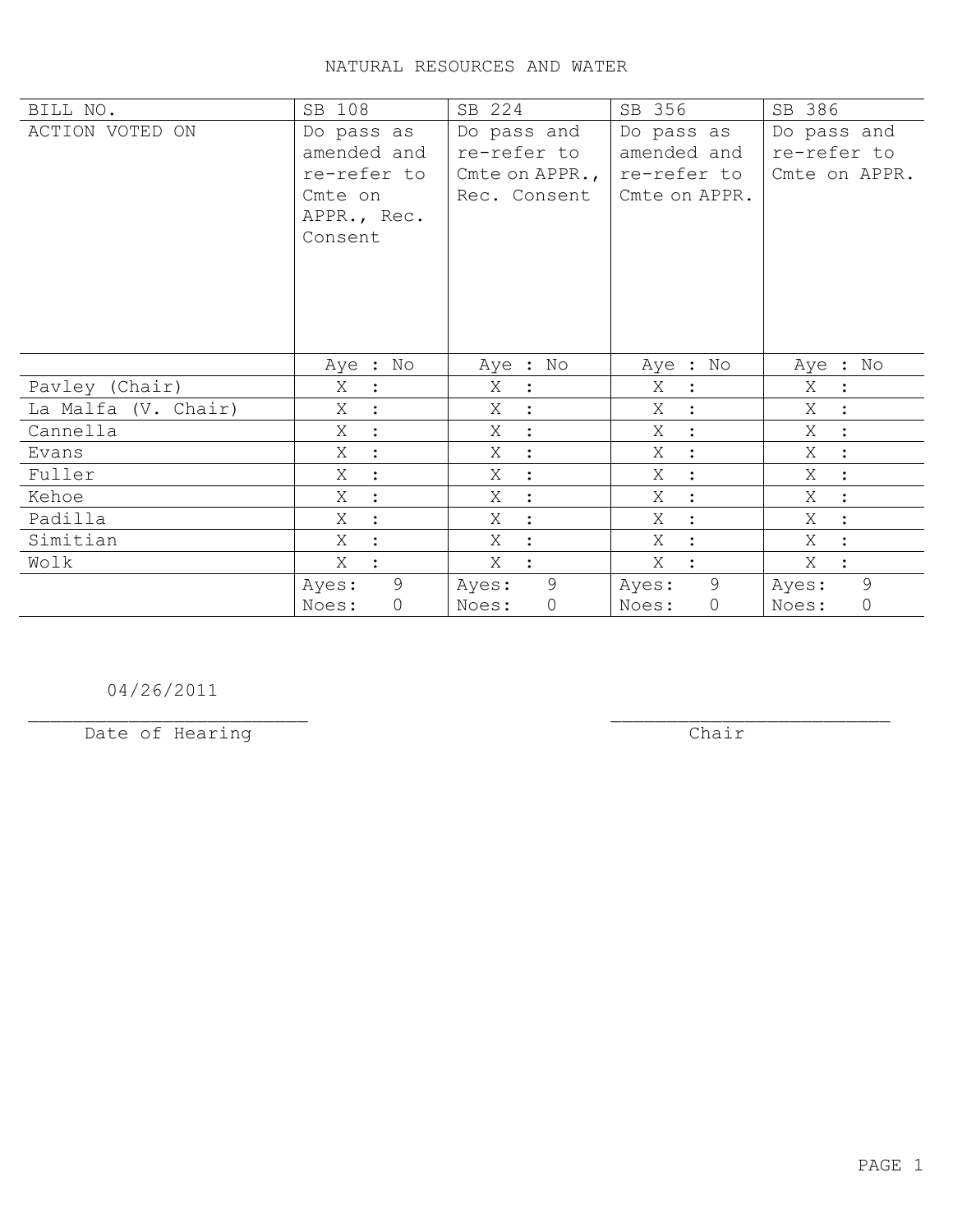## NATURAL RESOURCES AND WATER

| BILL NO.            | SB 436                                                             | SB 505                                                    | SB 551                                                          | SB 752                                                    |
|---------------------|--------------------------------------------------------------------|-----------------------------------------------------------|-----------------------------------------------------------------|-----------------------------------------------------------|
| ACTION VOTED ON     | Do pass as<br>amended and<br>re-refer to<br>Cmte on GOV.<br>$&$ F. | Do pass as<br>amended and<br>re-refer to<br>Cmte on APPR. | Do pass and<br>re-refer to<br>Cmte on<br>APPR., Rec.<br>Consent | Do pass as<br>amended and<br>re-refer to<br>Cmte on APPR. |
|                     | Aye : No                                                           | Aye : No                                                  | Aye : No                                                        | Aye : No                                                  |
| Pavley (Chair)      | Χ<br>$\ddot{\cdot}$                                                | Χ<br>$\ddot{\phantom{1}}$ :                               | X<br>$\ddot{\cdot}$                                             | X<br>$\sim$ :                                             |
| La Malfa (V. Chair) | Χ                                                                  | X<br>$\cdot$ :                                            | X<br>$\ddot{\cdot}$                                             | Χ<br>$\ddot{\cdot}$                                       |
| Cannella            | Χ<br>$\mathbf{r}$                                                  | Χ<br>$\mathbb{R}^2$                                       | $\ddot{\cdot}$<br>Χ                                             | Χ<br>$\sim$ 1 $^{\circ}$                                  |
| Evans               | X                                                                  | X<br>$\ddot{\phantom{1}}$ :                               | Χ<br>$\ddot{\cdot}$                                             | X<br>$\ddot{\cdot}$                                       |
| Fuller              | Χ                                                                  | Χ<br>$\ddot{\cdot}$                                       | Χ<br>$\ddot{\cdot}$                                             | Χ<br>$\ddot{\cdot}$                                       |
| Kehoe               | Χ                                                                  | Χ<br>$\ddot{\cdot}$                                       | Χ<br>$\ddot{\cdot}$                                             | Χ<br>$\ddot{\cdot}$                                       |
| Padilla             | X                                                                  | Χ                                                         | Χ<br>$\ddot{\cdot}$                                             | X<br>$\ddot{\cdot}$                                       |
| Simitian            | X                                                                  | X<br>$\ddot{\cdot}$                                       | X<br>$\ddot{\cdot}$                                             | X<br>$\ddot{\cdot}$                                       |
| Wolk                | X                                                                  | Χ                                                         | X                                                               | Χ                                                         |
|                     | 9<br>Ayes:<br>0<br>Noes:                                           | 9<br>Ayes:<br>$\circ$<br>Noes:                            | 9<br>Ayes:<br>$\overline{0}$<br>Noes:                           | 9<br>Ayes:<br>$\mathsf{O}$<br>Noes:                       |

04/26/2011

Date of Hearing

 $\overline{**chair**}$